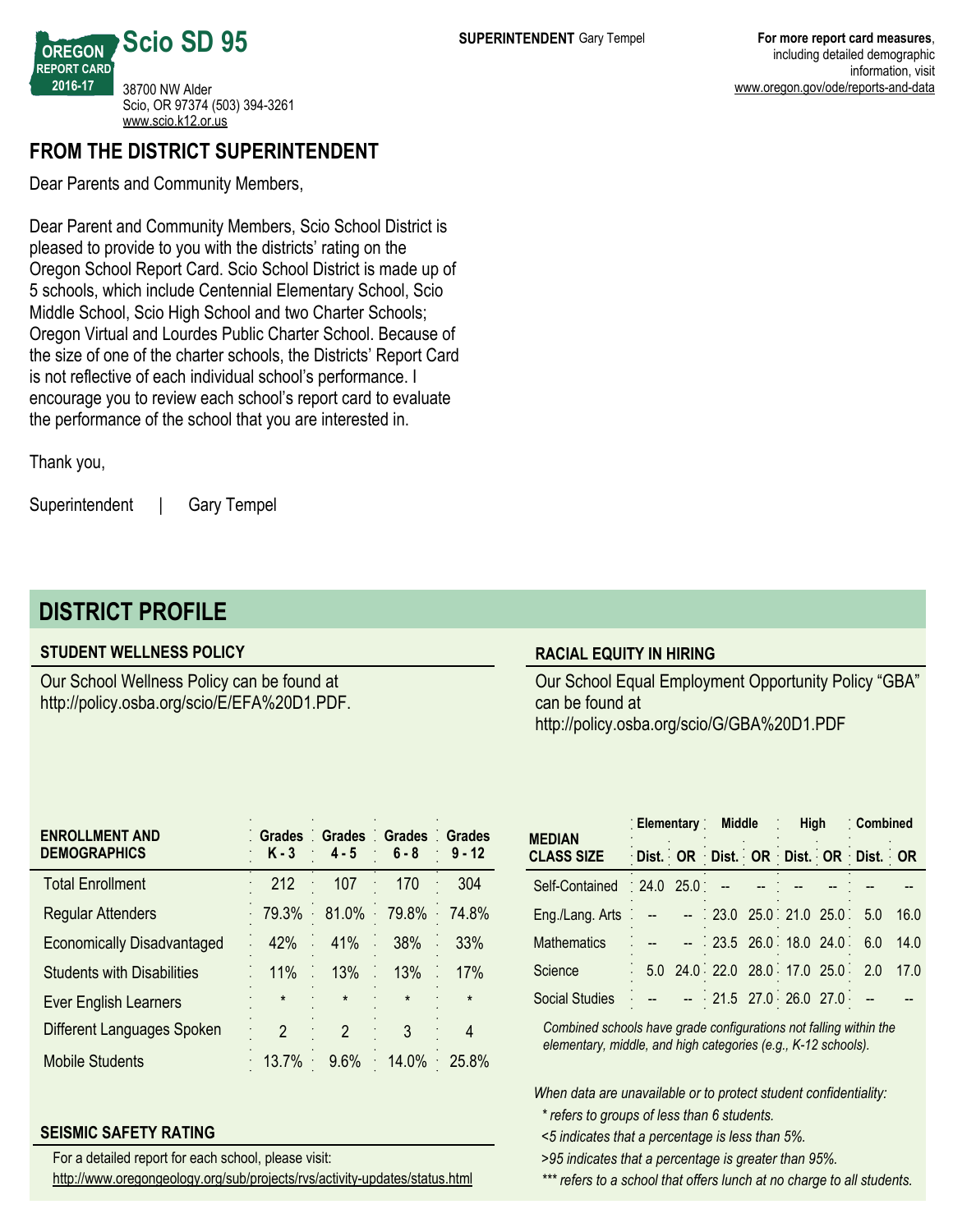**REPORT CARD** 38700 NW Alder Scio, OR 97374 (503) 394-3261 <www.scio.k12.or.us>

**Scio SD 95**

**OREGON**

**2016-17**

#### **RACE/ETHNICITY OF STUDENTS AND STAFF 2016-17 Students** Students Staff **Grades K-3 American Indian/ Alaska Native Asian Black/ African American Hispanic/ Latino Native Hawaiian/ Pacific Islander White Multi-Racial** 2% 0% 0% 0% 0% 0% 7% 0% 0% 6% 88% 94% 2% 0% **Grades 4-5 American Indian/ Alaska Native Asian Black/ African American Hispanic/ Latino Native Hawaiian/ Pacific Islander White Multi-Racial**  $2\%$  0% 0% 0% 0% 0%  $4\%$  0% 0%  $7\%$ 90% 93%  $5\%$  0% **Grades 6-8 American Indian/ Alaska Native Asian Black/ African American Hispanic/ Latino Native Hawaiian/ Pacific Islander White Multi-Racial** 0% 0% 1% 0% 1% 0% 5% 4% 0% 0% 89% 96%  $4\%$  0% **Grades 9-12 American Indian/ Alaska Native Asian Black/ African American Hispanic/ Latino Native Hawaiian/ Pacific Islander White Multi-Racial** 2% 0% 1% 0% 0% 0% 8% 2% <1% 0% 85% 98% 3% 0%

| PER PUPIL SPENDING 2014-15 2015-16 2016-17 |                                          |  |
|--------------------------------------------|------------------------------------------|--|
| District                                   | $\frac{1}{2}$ \$7,397 \$10,385 \$10,727  |  |
| State                                      | $\frac{1}{2}$ \$10,302 \$10,692 \$11,822 |  |

Oregon's quality education model (QEM) suggests adequate per pupil funding should be \$12,993 in 2016-17 (Statewide average). 2016-17 data reflect budgeted, not actual.

| <b>FUNDING SOURCES</b> | % of Total |
|------------------------|------------|
| Local taxes and fees   | 12%        |
| State funds            | 82%        |
| Federal funds          | 6%         |

| <b>EXPULSIONS &amp; SUSPENSIONS</b> | <b>Expulsions</b> | <b>Suspensions</b> |
|-------------------------------------|-------------------|--------------------|
| <b>Total Students</b>               |                   | 89                 |
| American Indian/Alaska Native       | *                 |                    |
| Asian                               | *                 |                    |
| Black/African American              | *                 |                    |
| Hispanic/Latino                     | $^\star$          |                    |
| Multi-Racial                        | ÷                 |                    |
| Native Hawaiian/Pacific Islander    | $^\star$          |                    |
| White                               | *                 |                    |
|                                     |                   |                    |

*To protect student confidentiality:*

*\* refers to groups of less than 6 students.*

*<5 indicates that a percentage is less than 5%.*

*>95 indicates that a percentage is greater than 95%.*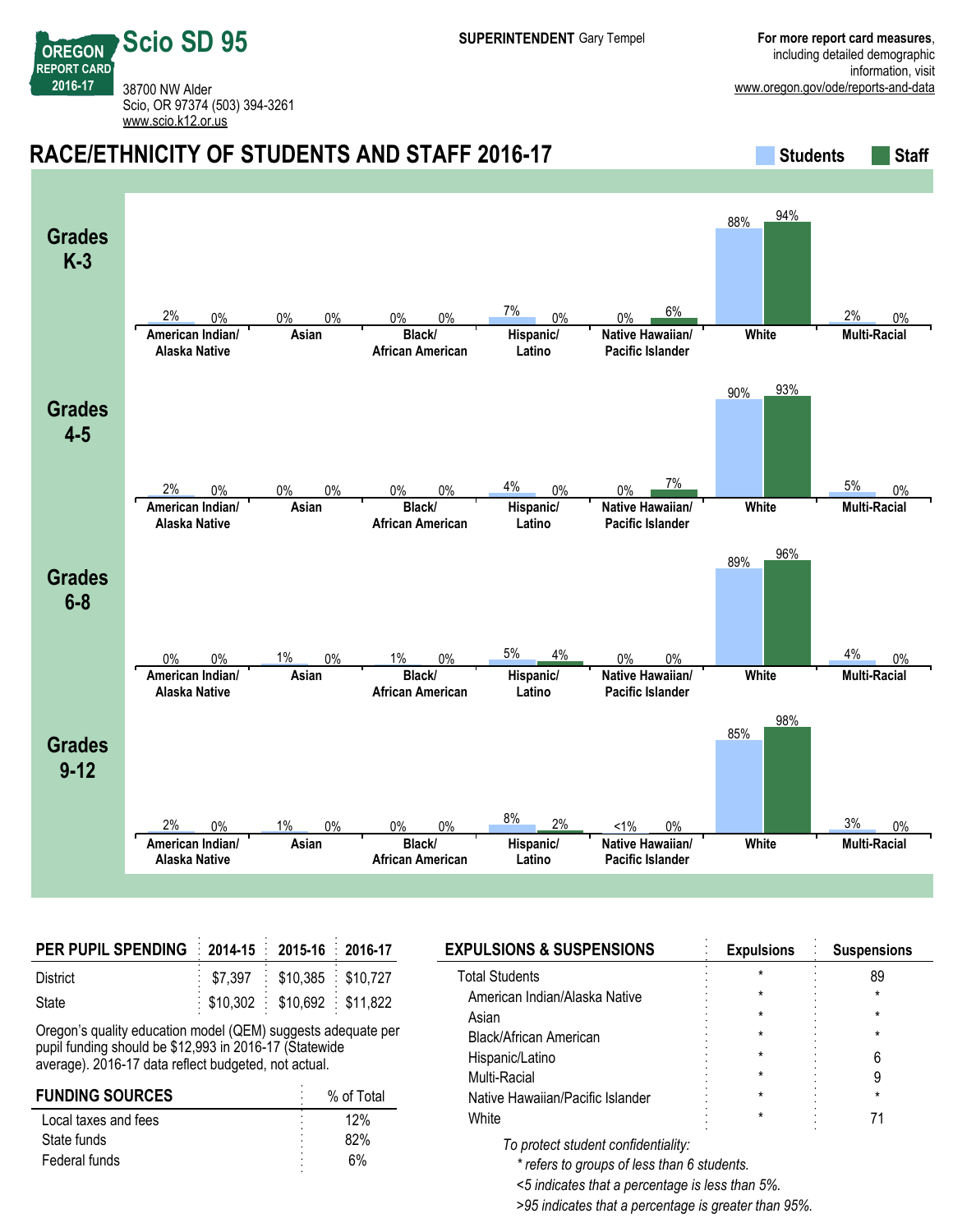

### **PROGRESS** ARE STUDENTS MAKING ADEQUATE GAINS OVER TIME?



*Visit www.oregon.gov/ode/reports-and-data for additional assessment results.*

*To protect student confidentiality:*

*\* refers to groups of less than 6 students.*

*<5 indicates that a percentage is less than 5%.*

*>95 indicates that a percentage is greater than 95%.*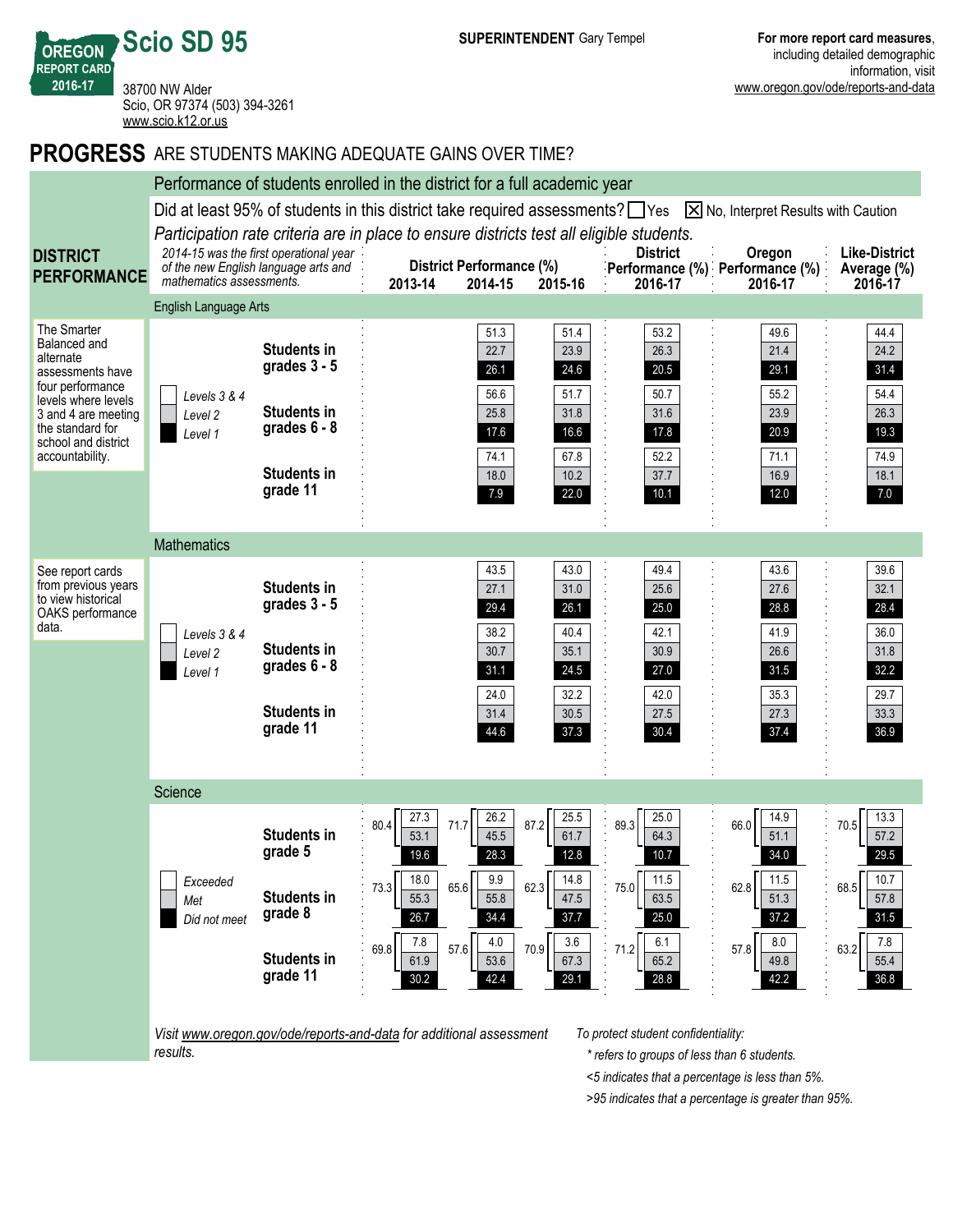**OREGON REPORT CARD 2016-17 Scio SD 95** 38700 NW Alder Scio, OR 97374 (503) 394-3261 <www.scio.k12.or.us>

**STUDENT**

|                                  | WWW.SUIU.NTZ.UI.US                                                                                                                             |            |                                               |                         |                                               |                                       |                                                |
|----------------------------------|------------------------------------------------------------------------------------------------------------------------------------------------|------------|-----------------------------------------------|-------------------------|-----------------------------------------------|---------------------------------------|------------------------------------------------|
| <b>OUTCOMES</b>                  | WHAT ARE STUDENTS ACHIEVING IN HIGH SCHOOL?                                                                                                    | ່ 2013-14  | <b>District</b><br>Performance (%)<br>2014-15 | $2015 - 16$             | <b>District</b><br>Performance (%)<br>2016-17 | Oregon<br>Performance (%):<br>2016-17 | <b>Like-District</b><br>Average (%)<br>2016-17 |
| <b>FRESHMEN</b>                  | Students who earned 25% of the credits required for a regular diploma by the end of their freshman year.                                       |            |                                               |                         |                                               |                                       |                                                |
| <b>ON-TRACK</b><br><b>TO</b>     | Freshmen on track to graduate within 4 years                                                                                                   | 73.7       | 63.7                                          | >95                     | 88.2                                          | 83.4                                  | 84.5                                           |
| <b>GRADUATE</b>                  |                                                                                                                                                |            |                                               |                         |                                               |                                       |                                                |
|                                  | Note: Graduation methodology changed in 2013-14.                                                                                               | $-2012-13$ | <b>District</b><br>Performance (%)            | 2013-14 2014-15         | <b>District</b><br>Performance (%)<br>2015-16 | Oregon<br>Performance (%):<br>2015-16 | <b>Like-District</b><br>Average (%)<br>2015-16 |
| <b>GRADUATION</b>                | Students earning a standard diploma within four years of entering high school.                                                                 |            |                                               |                         |                                               |                                       |                                                |
| <b>RATE</b>                      | Overall graduation rate                                                                                                                        | 49.8       | 57.9                                          | 62.6                    | 94.6                                          | 74.8                                  | 74.4                                           |
| <b>COMPLETION</b><br><b>RATE</b> | Students earning a regular, modified, extended, or adult high school diploma or completing a GED within five<br>years of entering high school. |            |                                               |                         |                                               |                                       |                                                |
|                                  | Overall completion rate                                                                                                                        | 74.3       | 76.7                                          | 72.9                    | 91.2                                          | 81.9                                  | 77.1                                           |
| <b>DROPOUT</b>                   | Students who dropped out during the school year and did not re-enroll.                                                                         |            |                                               |                         |                                               |                                       |                                                |
| <b>RATE</b>                      | Overall dropout rate                                                                                                                           | 7.1        | 6.9                                           | 7.6                     | 3.2                                           | 3.9                                   | 5.0                                            |
|                                  |                                                                                                                                                |            | <b>District</b><br>Performance (%)            | 2011-12 2012-13 2013-14 | <b>District</b><br>Performance (%)<br>2014-15 | Oregon<br>Performance (%)<br>2014-15  | <b>Like-District</b><br>Average (%)<br>2014-15 |
| <b>CONTINUING</b>                | Students continuing their education after high school.                                                                                         |            |                                               |                         |                                               |                                       |                                                |
| <b>EDUCATION</b>                 | Students who enrolled in a community college or four-year<br>school within 16 months of graduation                                             | 38.9       | 48.5                                          | 46.2                    | 43.6                                          | 57.4                                  | 50.5                                           |

*\*, <5, and >95 are displayed when the data must be suppressed to protect student confidentiality.*

|                            | <b>District</b><br>(%)                 | Oregon<br>(%)                                                                                                                            | <b>Like-District</b><br>Average<br>(%)                                                                                           |                               | <b>District</b><br>(%)            | Oregon<br>(%)                                                                                                                                                                                                           | <b>Like-District</b><br>Average<br>$(\%)$                                          |                               | <b>District</b><br>(%)        | Oregon<br>(%)                                                                                                                        | <b>Like-District</b><br>Average<br>$(\%)$                                                                                                                                             |
|----------------------------|----------------------------------------|------------------------------------------------------------------------------------------------------------------------------------------|----------------------------------------------------------------------------------------------------------------------------------|-------------------------------|-----------------------------------|-------------------------------------------------------------------------------------------------------------------------------------------------------------------------------------------------------------------------|------------------------------------------------------------------------------------|-------------------------------|-------------------------------|--------------------------------------------------------------------------------------------------------------------------------------|---------------------------------------------------------------------------------------------------------------------------------------------------------------------------------------|
|                            |                                        |                                                                                                                                          |                                                                                                                                  |                               |                                   |                                                                                                                                                                                                                         |                                                                                    |                               |                               |                                                                                                                                      |                                                                                                                                                                                       |
| On Track<br>Dropout        | 82.8<br>94.0<br>84.6<br>2.6            | 75.8<br>68.1<br>76.8<br>4.2                                                                                                              | 78.4<br>71.4<br>73.2<br>4.9                                                                                                      | Dropout                       | $\star$<br>100.0<br>−−<br>0.0     | 70.3<br>56.4<br>66.7<br>9.1                                                                                                                                                                                             | 91.7<br>47.4<br>60.0<br>14.3                                                       | On Track<br>Dropout           | --<br>-- 1<br>0.0:            | 76.1<br>70.1<br>73.6<br>5.5                                                                                                          | $\star$<br>33.3<br>0.0                                                                                                                                                                |
|                            |                                        |                                                                                                                                          |                                                                                                                                  | <b>Asian</b>                  |                                   |                                                                                                                                                                                                                         |                                                                                    | <b>White</b>                  |                               |                                                                                                                                      |                                                                                                                                                                                       |
| On Track<br>Dropout        | --<br>$\overline{\phantom{a}}$<br>50.0 | 78.7<br>71.1<br>75.6<br>4.0                                                                                                              | 69.2<br>37.5<br>57.1<br>10.9                                                                                                     | Dropout                       | --<br>--                          | >95<br>88.0<br>91.9<br>1.3                                                                                                                                                                                              | >95<br>100<br>60.0<br>9.5                                                          | On Track<br>Dropout           | 93.7<br>90.2:                 | 85.3<br>76.6<br>83.9<br>3.6                                                                                                          | 84.6<br>75.7<br>78.6<br>4.8                                                                                                                                                           |
|                            |                                        |                                                                                                                                          |                                                                                                                                  |                               |                                   |                                                                                                                                                                                                                         |                                                                                    | <b>Female</b>                 |                               |                                                                                                                                      |                                                                                                                                                                                       |
| On Track<br>Dropout        | 80.0<br>100.0<br>100.0<br>0.0          | 69.5<br>55.5<br>64.9<br>5.7                                                                                                              | 73.4<br>61.7<br>73.1<br>6.2                                                                                                      | Dropout                       | *<br>100.0<br>100.0               | 75.6<br>66.1<br>72.2<br>6.3                                                                                                                                                                                             | $\star$<br>66.7<br>50.0<br>16.7                                                    | On Track<br>Dropout           | 90.6<br>94.6<br>91.7.<br>3.5: | 86.5<br>78.4<br>84.6<br>3.4                                                                                                          | 88.1<br>77.0<br>76.4<br>4.8                                                                                                                                                           |
| <b>Migrant</b>             |                                        |                                                                                                                                          |                                                                                                                                  |                               |                                   |                                                                                                                                                                                                                         |                                                                                    | <b>Male</b>                   |                               |                                                                                                                                      |                                                                                                                                                                                       |
| On Track<br>Dropout        | --                                     | 76.1<br>68.9<br>73.8<br>4.0                                                                                                              | $^\star$<br>0.0<br>66.7<br>0.0                                                                                                   | Dropout                       | $^\star$<br>100.0<br>100.0<br>5.0 | 77.3<br>69.4<br>76.5<br>4.6                                                                                                                                                                                             | 78.0<br>58.0<br>67.3<br>5.4                                                        | On Track<br>Dropout           | 86.1<br>94.6<br>90.6          | 80.4<br>71.4<br>79.4<br>4.5                                                                                                          | 81.5<br>72.2<br>77.8<br>5.1                                                                                                                                                           |
| <b>Talented and Gifted</b> |                                        |                                                                                                                                          | <b>Multi-Racial</b>                                                                                                              |                               |                                   |                                                                                                                                                                                                                         |                                                                                    |                               |                               |                                                                                                                                      |                                                                                                                                                                                       |
| On Track<br>Dropout        | 100.0<br>100.0<br>0.0                  | >95<br>92.7<br>96.8<br>0.6                                                                                                               | >95<br>93.5<br>100<br>1.6                                                                                                        | Dropout                       | $\star$<br>100.0<br>100.0<br>0.0  | 83.6<br>74.4<br>81.3<br>4.1                                                                                                                                                                                             | 86.7<br>82.5<br>80.5<br>2.0                                                        |                               |                               |                                                                                                                                      |                                                                                                                                                                                       |
|                            |                                        | Graduation<br>Completion<br>Graduation<br>Completion<br>Graduation<br>Completion<br>Graduation<br>Completion<br>Graduation<br>Completion | <b>Economically Disadvantaged</b><br><b>Ever English Learners</b><br>$\star$ :<br><b>Students with Disabilities</b><br>$\star$ : | : Performance : Performance : |                                   | On Track<br>Graduation<br>Completion<br>On Track<br>Graduation<br>Completion<br>On Track<br>Graduation<br>Completion<br>Hispanic/Latino<br>On Track<br>Graduation<br>Completion<br>On Track<br>Graduation<br>Completion | American Indian/Alaska Native<br>$\star$<br><b>Black/African American</b><br>0.0 : | : Performance : Performance : |                               | Graduation<br>Completion<br>Graduation<br>Completion<br>Graduation<br>Completion<br>Graduation<br>Completion<br>2015-16 school year. | Performance Performance<br><b>Native Hawaiian/Pacific Islander</b><br>89.8.<br>2.9:<br>2.8.<br>On-Track data are based on the 2016-17<br>school year; all other data are based on the |

*\*, <5, and >95 are displayed when the data must be suppressed to protect student confidentiality.*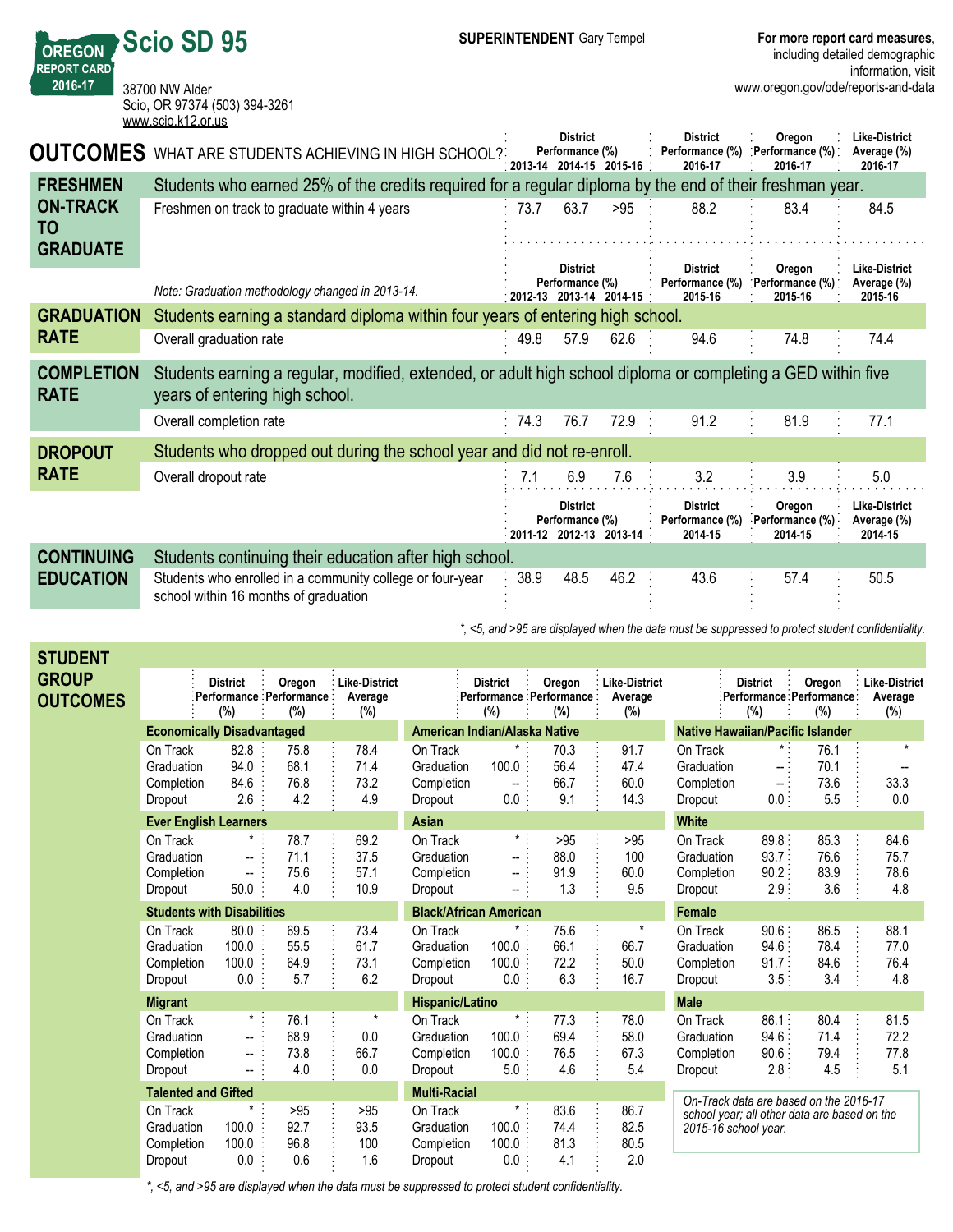**SUPERINTENDENT** Gary Tempel **For more report card measures**,

**REPORT CARD** 38700 NW Alder Scio, OR 97374 (503) 394-3261 <www.scio.k12.or.us>

**Scio SD 95**

**OREGON**

**2016-17**

# **CURRICULUM & LEARNING ENVIRONMENT**

| <b>SCHOOL</b>     | <b>Elementary Schools</b>                                                                                                                                                                                                                                                                                                                                                                                                                                                                                                                                                                                                                                      | <b>Middle Schools</b>                                                                                                                                                                                                                                                                 | <b>High Schools</b>                                                                                                                                                                                                                                                                                                                                                                                                                                                               |
|-------------------|----------------------------------------------------------------------------------------------------------------------------------------------------------------------------------------------------------------------------------------------------------------------------------------------------------------------------------------------------------------------------------------------------------------------------------------------------------------------------------------------------------------------------------------------------------------------------------------------------------------------------------------------------------------|---------------------------------------------------------------------------------------------------------------------------------------------------------------------------------------------------------------------------------------------------------------------------------------|-----------------------------------------------------------------------------------------------------------------------------------------------------------------------------------------------------------------------------------------------------------------------------------------------------------------------------------------------------------------------------------------------------------------------------------------------------------------------------------|
| <b>READINESS</b>  | Parent Academy<br>Spring Kindergarten Roundup<br><b>Summer Reading Fest</b>                                                                                                                                                                                                                                                                                                                                                                                                                                                                                                                                                                                    | -Daily breakfast program<br>-Resource counseling for academic,<br>emotional, and behavior issues<br>-Meets National PE requirements<br>-6th Grade Transition Week<br>-6th Grade Parent Night<br>-Back to School Night and Open<br>House<br>-Positive Behavior Intervention<br>Support | Full--time high school counselor<br>Full--time special education<br>teacher<br>Peer conflict mediation<br>Universal breakfast program<br><b>Conflict Resolution for Freshmen</b><br><b>AVID</b>                                                                                                                                                                                                                                                                                   |
| <b>ACADEMIC</b>   | <b>Elementary Schools</b>                                                                                                                                                                                                                                                                                                                                                                                                                                                                                                                                                                                                                                      | <b>Middle Schools</b>                                                                                                                                                                                                                                                                 | <b>High Schools</b>                                                                                                                                                                                                                                                                                                                                                                                                                                                               |
| <b>SUPPORT</b>    | Reading Interventions are available for all<br>students. We test three times a year to assure<br>that each child is getting what they need in this<br>most critical subject. Staff meet regularly<br>throughout the school year to discuss the needs<br>of students both individually and as a group.<br>Teachers also provide many students with<br>adapted instruction within the classroom<br>environment. This often gives kids the help they<br>need before they're ever pulled out of class. We<br>dedicate four different staff members to keep<br>track of and provide reading supports throughout<br>the school. It is one of our highest priorities. | -Study Skills<br>-Silent Sustained Reading<br>-Special Education Services<br>-Professional Learning Community<br><b>Activities</b><br>-Reading Intervention Program                                                                                                                   | Small class sizes<br>Senior Project course required for<br>graduation<br>After school structured study program<br>(305 strive)<br>One-on-One Career Mentoring Program<br>(Mentor/Mentee)<br>Read 180<br>Youth Transition Program (Y.T.P)<br><b>Freshman Orientation</b><br><b>AVID</b>                                                                                                                                                                                            |
| <b>ACADEMIC</b>   | <b>Elementary Schools</b>                                                                                                                                                                                                                                                                                                                                                                                                                                                                                                                                                                                                                                      | <b>Middle Schools</b>                                                                                                                                                                                                                                                                 | <b>High Schools</b>                                                                                                                                                                                                                                                                                                                                                                                                                                                               |
| <b>ENRICHMENT</b> | 2nd Grade Zoo Trip<br>3rd Grade Aquarium Trip<br>4th Grade Capitol Visit<br>5th Grade Junior Achievement<br><b>Biztown</b>                                                                                                                                                                                                                                                                                                                                                                                                                                                                                                                                     | -Exploring Math<br>-Journalism<br>-Current Events<br>-Music Exploration<br>-Band<br>-Talented and Gifted (TAG)<br>-Outdoor School                                                                                                                                                     | World Language Courses: Spanish<br>1--4 offered in the classroom<br><b>Honors and Dual Enrollment</b><br>Courses: College -prep and<br>Honors Diploma programs offered<br>College Now dual credit program<br>offered through LBCC (several<br>courses available)<br>Talented and Gifted (TAG)<br>program<br><b>Promoting Accelerated College</b><br>Entry $(P.A.C.E)$<br><b>ASPIRE</b><br><b>AVID</b><br><b>Healthcare Professional</b><br>Preparation Program (HPr3)<br>Robotics |